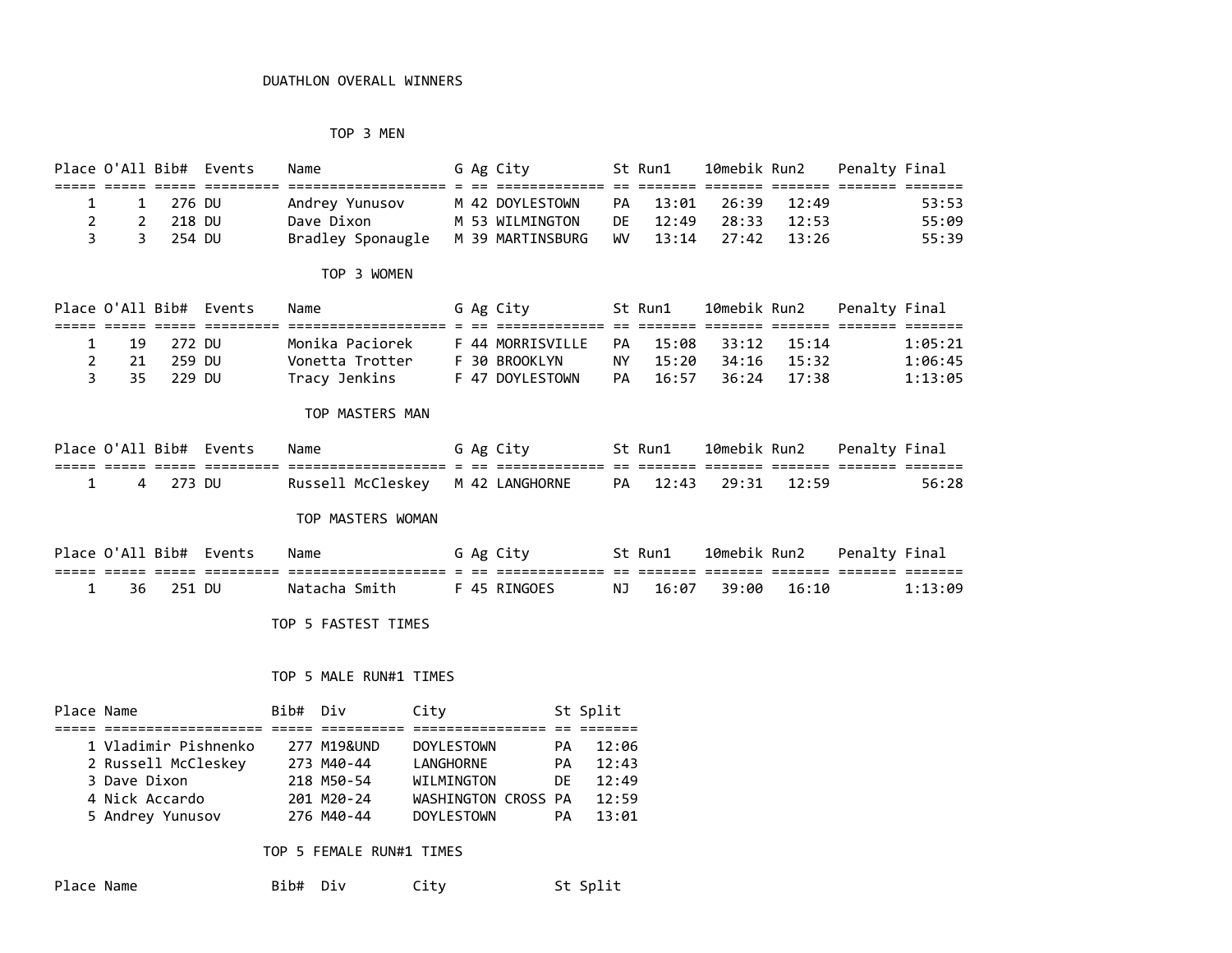|                                |      |                          | ================  |           | == ======= |
|--------------------------------|------|--------------------------|-------------------|-----------|------------|
| 1 Monika Paciorek              |      | 272 F40-44               | MORRISVILLE       | PA        | 15:08      |
| 2 Vonetta Trotter              |      | 259 F30-34               | <b>BROOKLYN</b>   | NY.       | 15:20      |
| 3 Eyvette Hanna                |      | 224 F40-44               | OLD BRIDGE        | ΝJ        | 15:54      |
| 4 Natacha Smith                |      | 251 F45-49               | <b>RINGOES</b>    | NJ        | 16:07      |
| 5 Lia Chak                     |      | 211 F20-24               | WARRINGTON        | PA        | 16:23      |
|                                |      |                          |                   |           |            |
|                                |      | TOP 5 MALE BIKE TIMES    |                   |           |            |
| Place Name                     | Bib# | Div                      | City              |           | St Split   |
|                                |      |                          |                   |           |            |
| 1 Andrey Yunusov               |      | 276 M40-44               | <b>DOYLESTOWN</b> | PA        | 26:39      |
| 2 Bradley Sponaugle            |      | 254 M35-39               | MARTINSBURG       | WV        | 27:42      |
| 3 Ken Murphy                   |      | 240 M40-44               | <b>JENKINTOWN</b> | PA        | 28:32      |
| 4 Dave Dixon                   |      | 218 M50-54               | WILMINGTON        | DE.       | 28:33      |
| 5 Russell McCleskey            |      | 273 M40-44               | LANGHORNE         | PA        | 29:31      |
|                                |      | TOP 5 FEMALE BIKE TIMES  |                   |           |            |
| Place Name                     | Bib# | Div                      | City              |           | St Split   |
| 1 Monika Paciorek              |      | 272 F40-44               | MORRISVILLE       | PA        | 33:12      |
|                                |      |                          |                   |           |            |
| 2 Vonetta Trotter              |      | 259 F30-34               | <b>BROOKLYN</b>   | NY        | 34:16      |
| 3 Tracy Jenkins                |      | 229 F45-49               | <b>DOYLESTOWN</b> | <b>PA</b> | 36:24      |
| 4 Lorianne Bartlett            |      | 204 F55-59               | SPARKS GLENCOE    | MD        | 37:01      |
| 5 Maryann Connor               |      | 212 F55-59               | <b>NEW HOPE</b>   | <b>PA</b> | 37:37      |
|                                |      | TOP 5 MALE RUN#2 TIMES   |                   |           |            |
| Place Name                     | Bib# | Div                      | City              |           | St Split   |
| 1 Andrey Yunusov               |      | 276 M40-44               | <b>DOYLESTOWN</b> | PA        | 12:49      |
| 2 Jason Geipel                 |      | 221 M40-44               | MORRISVILLE       | PA        | 12:51      |
| 3 Dave Dixon                   |      | 218 M50-54               | WILMINGTON        | DE        | 12:53      |
| 4 Russell McCleskey 273 M40-44 |      |                          | LANGHORNE         | PA        | 12:59      |
| 5 Bradley Sponaugle            |      | 254 M35-39               | MARTINSBURG       | WV        | 13:26      |
|                                |      |                          |                   |           |            |
|                                |      | TOP 5 FEMALE RUN#2 TIMES |                   |           |            |
| Place Name                     | Bib# | Div                      | City              |           | St Split   |
| 1 Monika Paciorek              |      | 272 F40-44               | MORRISVILLE       | PA        | 15:14      |
| 2 Vonetta Trotter              |      | 259 F30-34               | <b>BROOKLYN</b>   | NY.       | 15:32      |
| 3 Lia Chak                     |      | 211 F20-24               | WARRINGTON        | PA        | 15:45      |
| 4 Stephanie Joyner             |      | 371 RELAY                | <b>NETCONG</b>    | ΝJ        | 15:56      |
| 5 Natacha Smith                |      | 251 F45-49               | <b>RINGOES</b>    | ΝJ        | 16:10      |
|                                |      |                          |                   |           |            |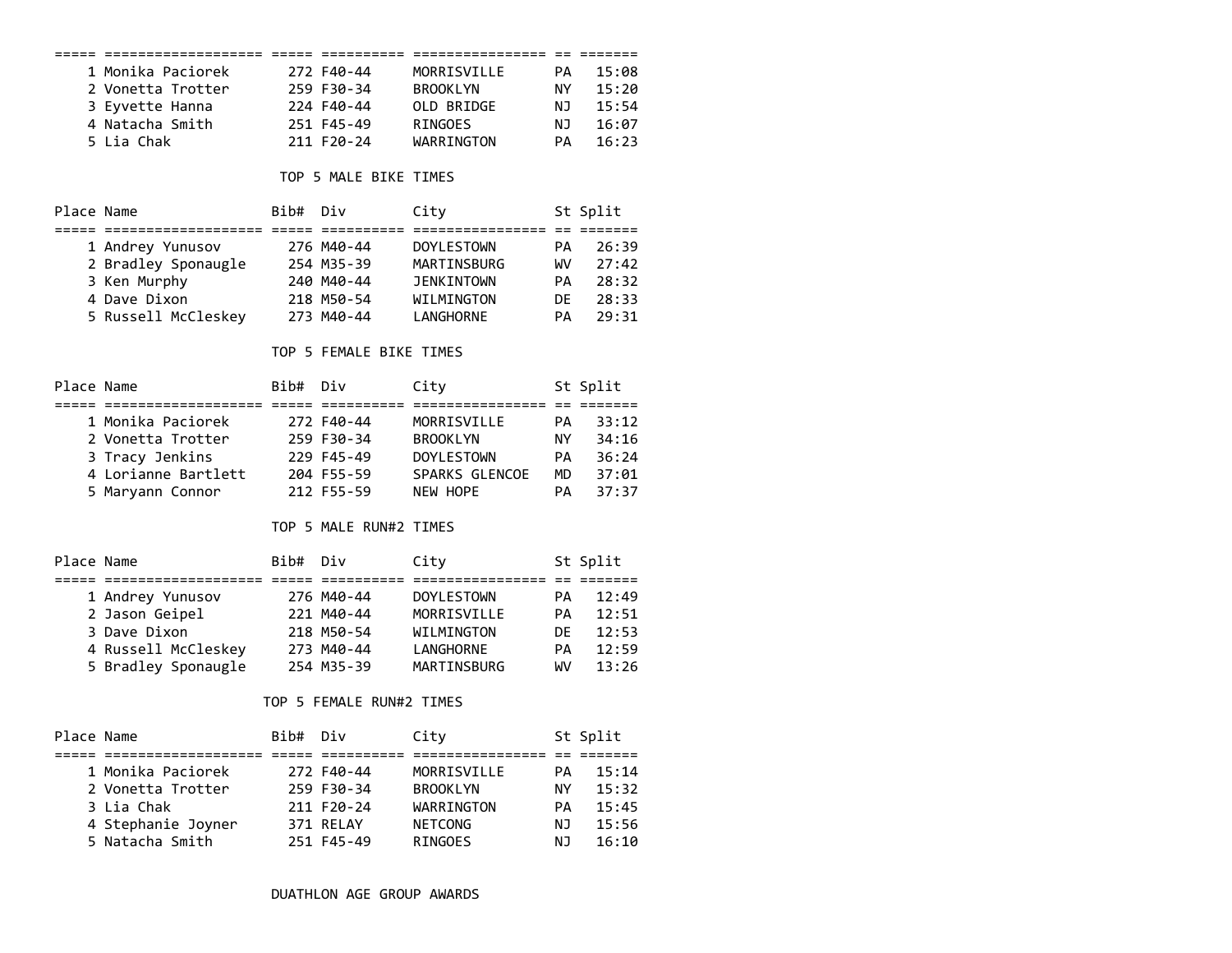### MALE AGE GROUP: 1 - 19 (3 Winners)

Place O'All Bib# Name  $\overline{A}$  Ag City St Run1 10mebik Run2 Penalty Final ===== ===== ===== =================== == ======= == ======= ======= ======= ======= ======= 1 5 277 Vladimir Pishnenko 19 DOYLEST PA 12:06 30:18 15:19 59:03

FEMALE AGE GROUP: 1 - 19 (3 Winners)

Place O'All Bib# Name  $\overline{A}$  Ag City St Run1 10mebik Run2 Penalty Final ===== ===== ===== =================== == ======= == ======= ======= ======= ======= ======= 1 82 100 Veronica Tonelli 13 NEWTOWN PA 22:46 49:02 27:46 1:41:14

MALE AGE GROUP: 20 - 24 (3 Winners)

Place O'All Bib# Name  $\overline{A}$  Ag City St Run1 10mebik Run2 Penalty Final ===== ===== ===== =================== == ======= == ======= ======= ======= ======= ======= 1 37 201 Nick Accardo 21 WASHING PA 12:59 41:35 17:22 1:14:02

### FEMALE AGE GROUP: 20 - 24 (3 Winners)

Place O'All Bib# Name  $\overline{A}$  Ag City St Run1 10mebik Run2 Penalty Final ===== ===== ===== =================== == ======= == ======= ======= ======= ======= ======= 1 43 211 Lia Chak 23 WARRING PA 16:23 41:23 15:45 1:15:07

MALE AGE GROUP: 25 - 29 (3 Winners)

Place O'All Bib# Name  $Ag$  City St Run1 10mebik Run2 Penalty Final ===== ===== ===== =================== == ======= == ======= ======= ======= ======= ======= 1 26 250 Justin Sinisi 27 PHILADE PA 15:56 34:48 16:50 1:09:36

FEMALE AGE GROUP: 25 - 29 (3 Winners)

Place O'All Bib# Name  $\overline{A}$  Ag City St Run1 10mebik Run2 Penalty Final ===== ===== ===== =================== == ======= == ======= ======= ======= ======= =======

#### MALE AGE GROUP: 30 - 34 (3 Winners)

|  | Place O'All Bib# Name |                           | Ag City St Run1 |  |                                 | 10mebik Run2 Penalty Final |         |
|--|-----------------------|---------------------------|-----------------|--|---------------------------------|----------------------------|---------|
|  |                       |                           |                 |  |                                 |                            |         |
|  |                       | 1 16 202 Ethan Armstrong  |                 |  | 30 AMBLER PA 14:18 32:50 14:50  |                            | 1:03:42 |
|  |                       | 2 22 217 Kevin Desrochers |                 |  | 34 LANGHOR PA 14:58 34:28 15:13 |                            | 1:07:24 |

### FEMALE AGE GROUP: 30 - 34 (3 Winners)

|  | Place O'All Bib# Name |                         |  | Ag City     St Run1             | 10mebik Run2     Penalty Final |  |         |
|--|-----------------------|-------------------------|--|---------------------------------|--------------------------------|--|---------|
|  |                       | -------------------     |  |                                 |                                |  |         |
|  |                       | 1 59 260 Erica Wenitsky |  | 30 NORTH W PA 17:31 45:20 18:58 |                                |  | 1:23:43 |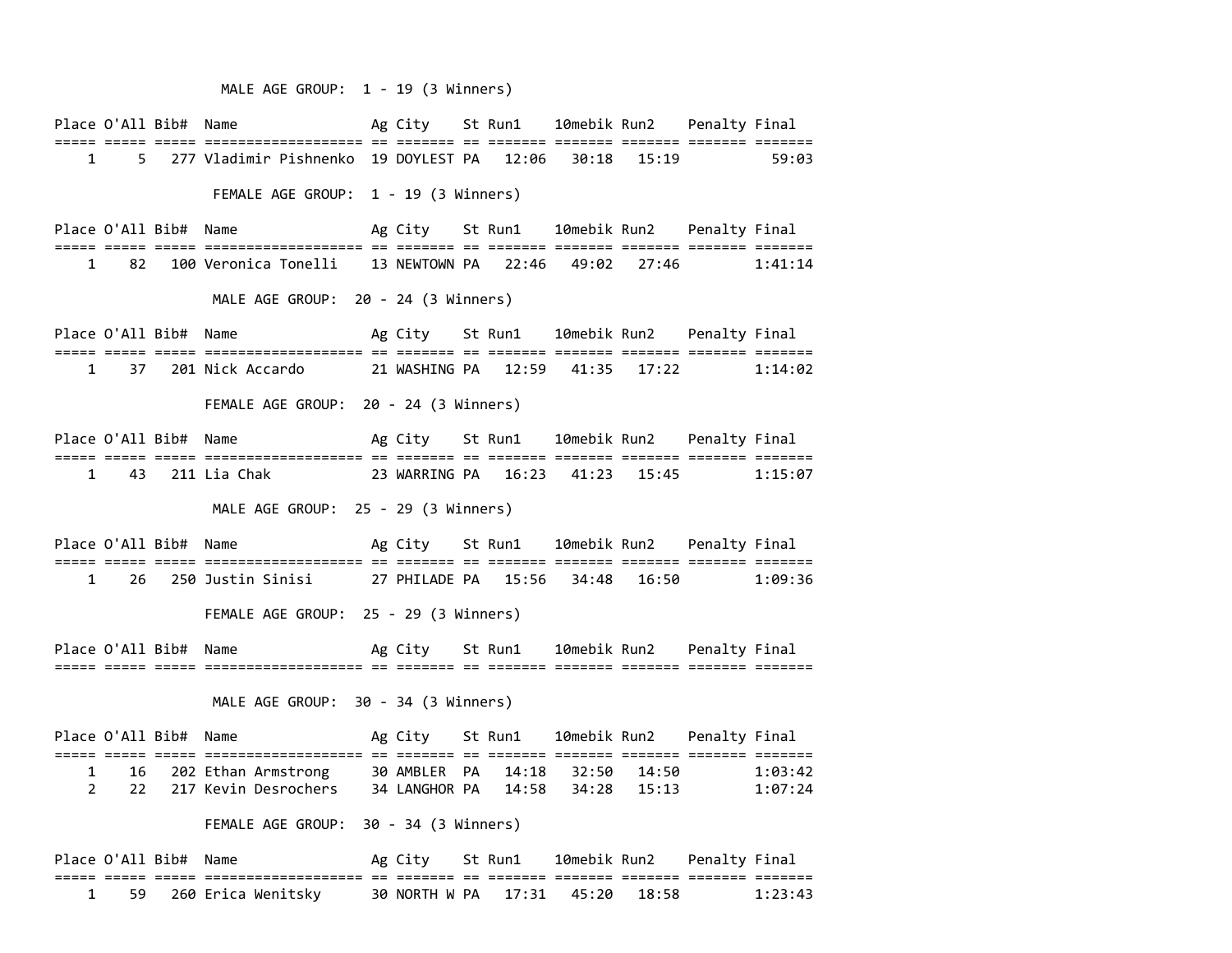# MALE AGE GROUP: 35 - 39 (3 Winners)

| Place O'All Bib# Name |                 |                      |                                                                                            | Ag City St Run1   |       | 10mebik Run2 |       | Penalty Final              |         |
|-----------------------|-----------------|----------------------|--------------------------------------------------------------------------------------------|-------------------|-------|--------------|-------|----------------------------|---------|
|                       |                 |                      |                                                                                            |                   |       |              |       |                            |         |
| $\mathbf{1}$          | 10              |                      | 280 Dominic Borda                                                                          | 36 WEST CH PA     | 13:37 | 32:59        | 13:58 |                            | 1:01:46 |
| $\overline{2}$        | 12 <sup>2</sup> |                      | 235 Dan Loftus                                                                             | 39 DOYLEST PA     | 13:31 | 33:29        | 13:35 |                            | 1:02:34 |
| 3                     | 15              |                      | 66 Douglas Da Silva    36 PHILADE PA                                                       |                   | 13:02 | 35:00        | 13:39 |                            | 1:03:10 |
| 4                     | 34              |                      | 257 Bryan Thomas                                                                           | 37 DOYLEST PA     | 15:45 | 37:23        | 17:40 |                            | 1:12:50 |
| 5                     | 61              |                      | 245 Karl Safran                                                                            | 38 WILLOW PA      | 19:43 | 42:31        | 20:08 |                            | 1:24:36 |
|                       |                 |                      | FEMALE AGE GROUP: 35 - 39 (3 Winners)                                                      |                   |       |              |       |                            |         |
| Place O'All Bib# Name |                 |                      |                                                                                            | Ag City  St Run1  |       |              |       | 10mebik Run2 Penalty Final |         |
|                       |                 | ===== ===== ===== == | =====================                                                                      | eeeeee ee         |       |              |       |                            |         |
| $\mathbf{1}$          | 71              |                      | 213 Colleen Costello 37 LANGHOR PA 19:37                                                   |                   |       | 47:03        | 19:24 |                            | 1:28:05 |
| Place O'All Bib# Name |                 |                      | MALE AGE GROUP: 40 - 44 (3 Winners)                                                        | Ag City   St Run1 |       | 10mebik Run2 |       | Penalty Final              |         |
|                       |                 |                      | ================                                                                           |                   |       |              |       |                            |         |
| $\mathbf{1}$          | 9               |                      | 240 Ken Murphy                                                                             | 43 JENKINT PA     | 15:25 | 28:32        | 15:47 |                            | 1:01:43 |
| $\overline{2}$        | 11              |                      | 265 Joe Carpinella 43 SICKLER NJ                                                           |                   | 13:32 | 32:28        | 13:40 |                            | 1:02:03 |
| 3                     | 13              |                      | 238 Jesse Matthews                                                                         | 44 NEWTOWN PA     | 14:16 | 32:08        |       | 14:57                      | 1:02:40 |
| 4                     | 14              |                      | 221 Jason Geipel 41 MORRISV PA 13:18 34:07                                                 |                   |       |              | 12:51 |                            | 1:03:01 |
| 5                     | 17              |                      | 269 Thomas Razler                                                                          | 43 MORRISV PA     | 14:08 | 33:24        | 13:54 |                            | 1:03:48 |
|                       |                 |                      | FEMALE AGE GROUP: 40 - 44 (3 Winners)                                                      |                   |       |              |       |                            |         |
| Place O'All Bib# Name |                 |                      |                                                                                            | Ag City St Run1   |       | 10mebik Run2 |       | Penalty Final              |         |
|                       |                 |                      | asaas aadaa aadaa aadaadadadadadaada oo aadadaa oo aadadaa aadadaa aadadaa aadadaa aadadaa |                   |       |              |       |                            |         |
| $\mathbf{1}$          | 71              |                      | 224 Eyvette Hanna 42 OLD BRI NJ 20:55 43:08                                                |                   |       |              | 17:43 |                            | 1:28:11 |
| $\overline{2}$        | 76              |                      | 243 Natalie Rudik                                                                          | 42 DOYLEST PA     | 18:22 | 54:43        | 18:27 |                            | 1:33:42 |
|                       |                 |                      | MALE AGE GROUP: 45 - 49 (3 Winners)                                                        |                   |       |              |       |                            |         |

|             | Place O'All Bib# Name |                           | Ag City             | St Run1 | 10mebik Run2 |       | Penalty Final |         |
|-------------|-----------------------|---------------------------|---------------------|---------|--------------|-------|---------------|---------|
|             |                       |                           |                     |         |              |       |               |         |
|             |                       | 20 258 Matthew Tonelli    | 46 PRINCET NJ 15:19 |         |              | 16:07 |               | 1:05:45 |
| $2^{\circ}$ |                       | 39 228 Joseph James       | 46 LEVITTO PA       | 16:43   | 36:24        | 18:26 |               | 1:14:29 |
|             |                       | 41 216 Kyle Derr          | 47 HUNTING PA       | 16:53   | 38:04        | 16:59 |               | 1:14:57 |
|             |                       | 4 74 266 Stephen Mondeaux | 46 MORRISV PA       | 20:55   | 44:11        | 22:49 |               | 1:31:26 |

# FEMALE AGE GROUP: 45 - 49 (3 Winners)

| Place O'All Bib# Name |  |                                                            | Ag City St Run1 10mebik Run2 Penalty Final |  |  |         |
|-----------------------|--|------------------------------------------------------------|--------------------------------------------|--|--|---------|
|                       |  |                                                            |                                            |  |  |         |
|                       |  | 1 42 239 Laurie McFetridge 47 NEW HOP PA 16:27 40:10 16:12 |                                            |  |  | 1:15:01 |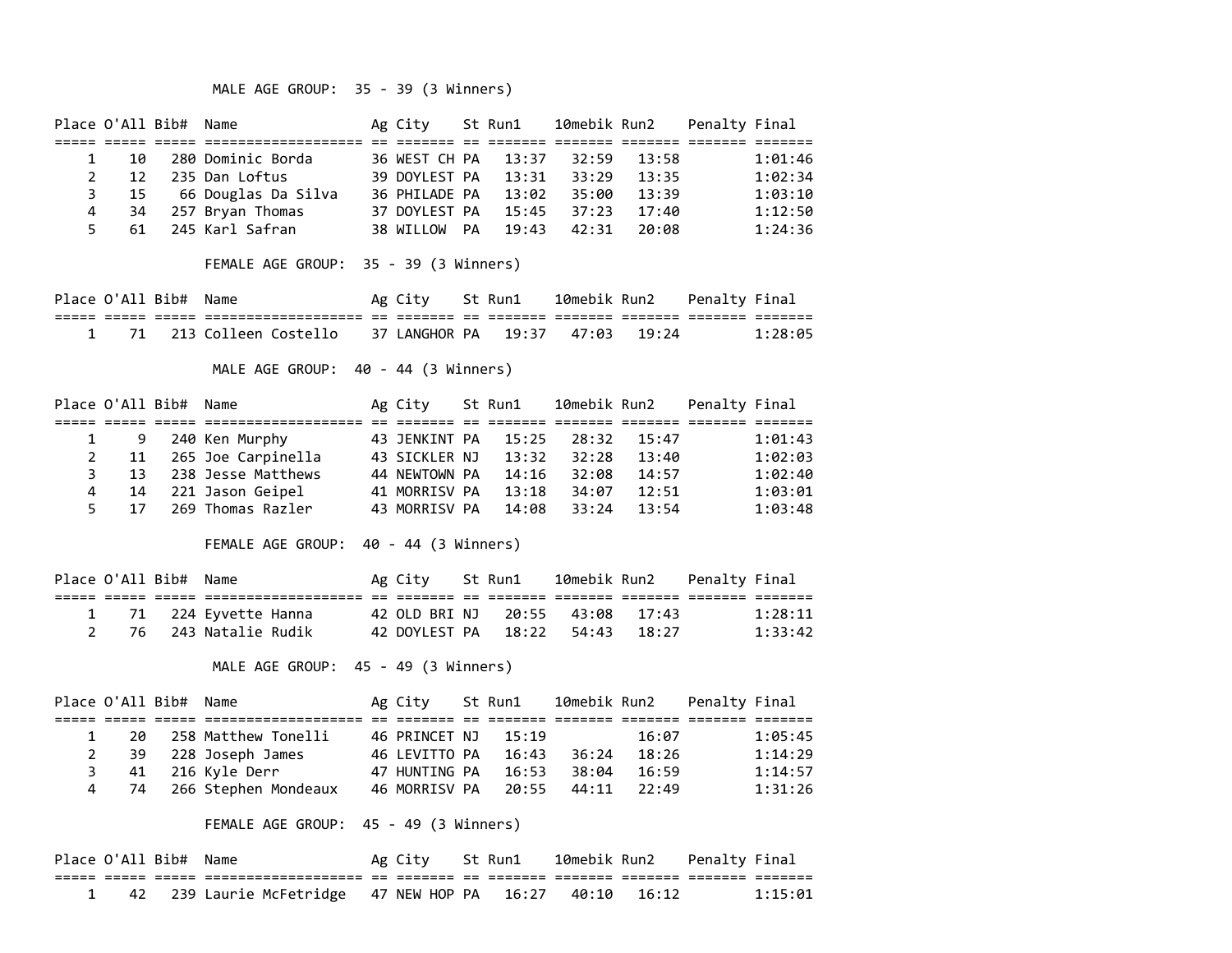|  | 2 69 207 Diana Breen            | 49 PHTIADE PA 19:08 41:51 21:29 |  | 1:27:18 |
|--|---------------------------------|---------------------------------|--|---------|
|  | 3     78    237 Olivetta Martin | 49 LANGHOR PA 20:26 51:36 19:58 |  | 1:35:16 |
|  | 4 83 87 Alaina Tonelli          | 45 NEWTOWN PA 22:49 53:01 24:56 |  | 1:43:06 |

# MALE AGE GROUP: 50 - 54 (3 Winners)

| Place O'All Bib# Name |     |                        | Ag City                     | St Run1 | 10mebik Run2 |       | Penalty Final |         |
|-----------------------|-----|------------------------|-----------------------------|---------|--------------|-------|---------------|---------|
|                       |     |                        |                             |         |              |       |               |         |
|                       |     | 1 7 271 Barry Pflueger | 54 SOUTHAM PA  14:32  29:56 |         |              | 14:57 |               | 1:00:38 |
|                       | 63. | 234 Sean Lockhead      | 52 RICHBOR PA               | 20:15   | 37:57        | 23:22 |               | 1:25:01 |
| 3                     |     | 65 206 Paul Borgeson   | 52 CHALFON PA               | 21:23   | 37:43        | 24:05 |               | 1:26:23 |
|                       |     | 76 253 Jack Sparling   | 52 MORRISV PA               | 24:15   |              | 26:39 |               | 1:33:54 |

# FEMALE AGE GROUP: 50 - 54 (3 Winners)

| Place O'All Bib# Name |  |                         | Ag City St Run1 |                                 |  | 10mebik Run2   Penalty Final |         |
|-----------------------|--|-------------------------|-----------------|---------------------------------|--|------------------------------|---------|
|                       |  |                         |                 |                                 |  |                              |         |
| $\mathbf{1}$          |  | 49   256 Gina Szathmary |                 | 50 HAVERTO PA 17:20 43:24 17:02 |  |                              | 1:19:27 |
|                       |  | 2 52 274 Linda Jencson  |                 | 50 TELFORD PA 18:54 41:07 18:46 |  |                              | 1:22:21 |

# MALE AGE GROUP: 55 - 59 (3 Winners)

| Place O'All Bib# Name |     |                    | Ag City       | St Run1 | 10mebik Run2 |       | Penalty Final |         |
|-----------------------|-----|--------------------|---------------|---------|--------------|-------|---------------|---------|
|                       |     |                    |               |         |              |       |               |         |
|                       |     | 1 6 225 Matt Hayes | 56 HAVERTO PA | 13:38   | 30:44        | 14:15 |               | 1:00:06 |
|                       | 23. | 75 Mike Acer       | 58 MORRISV PA | 14:37   | 34:12        | 15:13 |               | 1:07:31 |
|                       | 27  | 279 Harald Snik    | 55 MAPLEWO NJ | 15:51   | 34:50        | 16:46 |               | 1:09:42 |
| $\overline{a}$        | 28. | 209 Daniel Burke   | 57 LEVITTO PA | 14:33   | 38:07        | 16:10 |               | 1:10:32 |
| 5.                    | 30  | 231 James Larson   | 56 LANGHOR PA | 14:28   | 39:51        | 14:37 |               | 1:10:49 |

# FEMALE AGE GROUP: 55 - 59 (3 Winners)

| Place O'All Bib# Name |     |                                             | Ag City       | St Run1 | 10mebik Run2 |       | Penalty Final |         |
|-----------------------|-----|---------------------------------------------|---------------|---------|--------------|-------|---------------|---------|
|                       |     |                                             |               |         |              |       |               |         |
|                       | 44  | 212 Maryann Connor 59 NEW HOP PA            |               |         | 18:02 37:37  | 19:29 |               | 1:17:54 |
|                       | 47  | 241 Karen Robinson-Cloe 56 HOLICON PA 17:30 |               |         | 42:28        | 17:12 |               | 1:18:46 |
|                       | 48. | 204 Lorianne Bartlett                       | 58 SPARKS MD  | 18:48   | 37:01        | 20:16 |               | 1:19:24 |
| 4                     | 54  | 267 Diane Hayes                             | 55 HAVERTO PA | 19:41   | 40:58        | 20:14 |               | 1:22:44 |
|                       | 62  | 214 Doreen Crowle                           | 55 NORRIST PA | 21:38   | 38:22        | 22:27 |               | 1:24:55 |

# MALE AGE GROUP: 60 - 64 (3 Winners)

| Place O'All Bib# Name |     |                     | Ag City St Run1           |  | 10mebik Run2    |               | Penalty Final |         |
|-----------------------|-----|---------------------|---------------------------|--|-----------------|---------------|---------------|---------|
|                       |     |                     |                           |  |                 |               |               |         |
|                       | -25 | 281 Richard Preston | 62 MORRISV PA 17:03 31:45 |  |                 | <u> 17:30</u> |               | 1:09:05 |
|                       | 31. | 255 James Stein     | 62 MORRISV PA 17:48       |  | 36:09           | 16:14         |               | 1:11:26 |
| ₹                     | 40  | 219 Ron Ehrmann     | 60 WARRING PA 17:48       |  | 38:35           | 16:56         |               | 1:14:53 |
|                       | 45  | 81 Bob Havard       | 60 AMBLER PA              |  | $16:32$ $42:36$ | 16:40         |               | 1:18:06 |